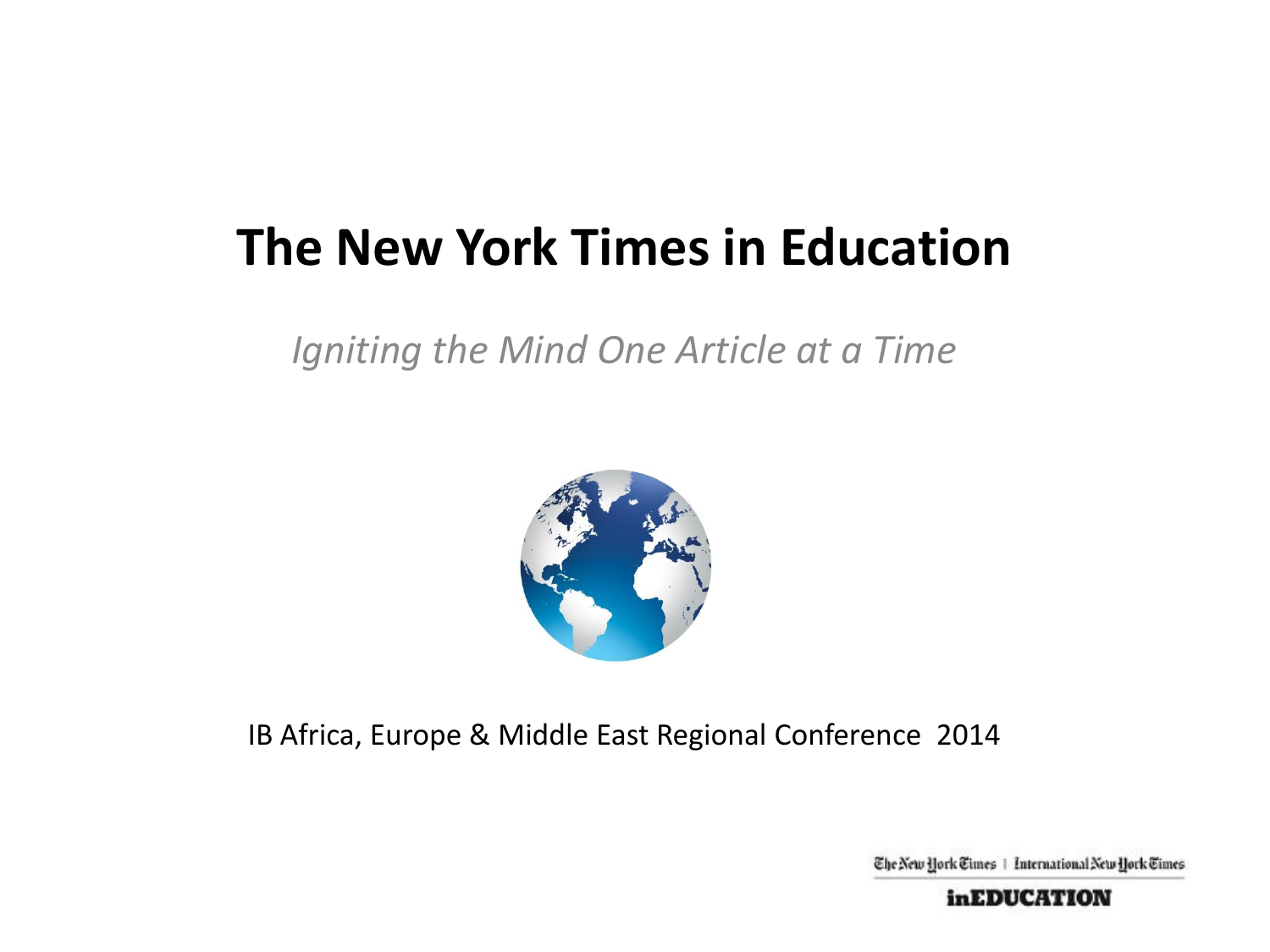1,599 views from India in the last 10 minutes 186,170 words written in the last 24 hours **65 New York Times newspaper print sites globally** 228 stories written over the last 24 hours 110 views from Iceland in the last 10 minutes 1,257,958 average Sunday New York Times print circulation Japan in the last 10 mil 日日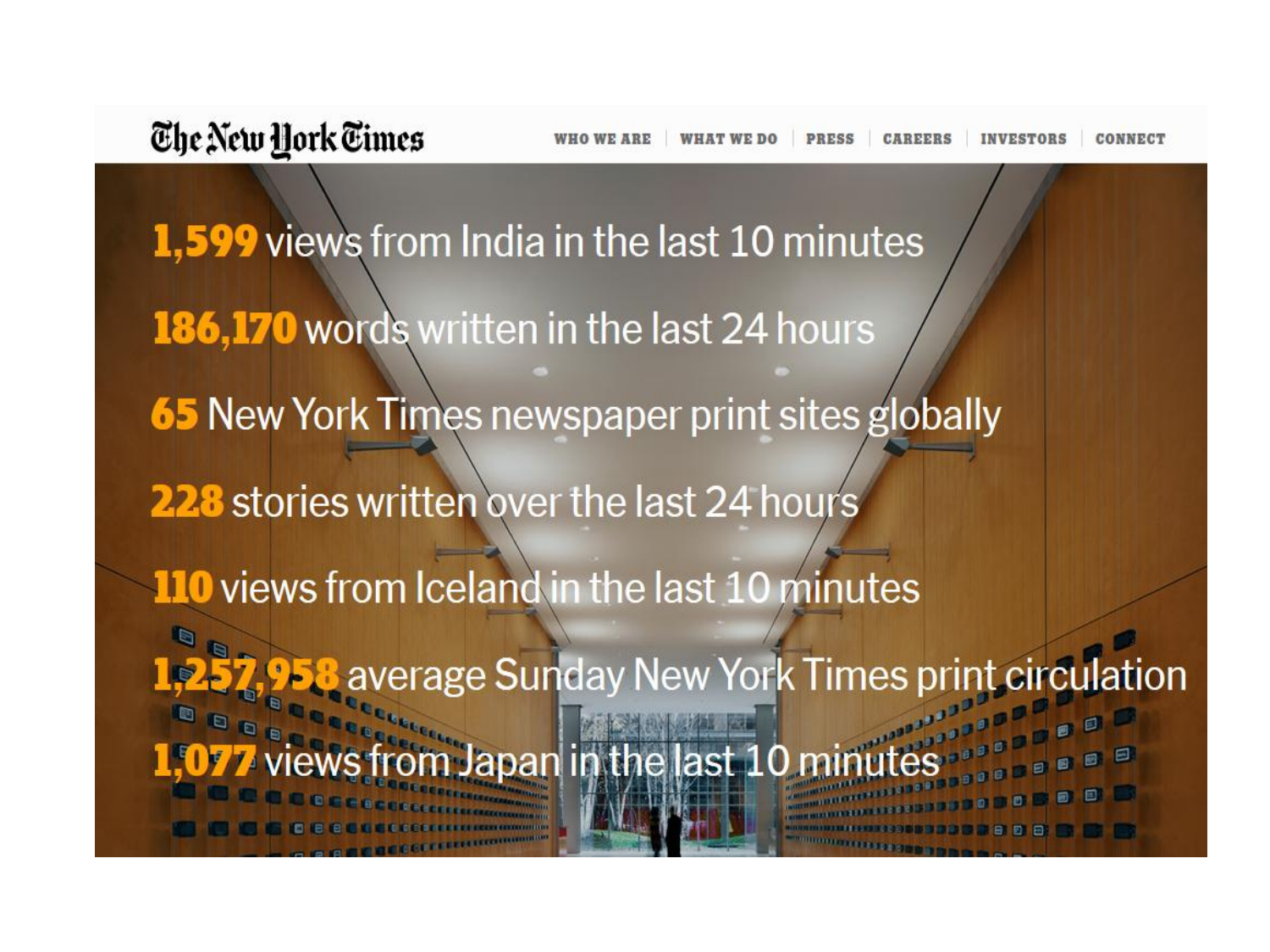### **Bringing the World into the Classroom via The New York Times and International New York Times**

*Captivating storytelling in video and multimedia to:* 

- Help students connect concepts with real-world examples
- **Promote global awareness, leadership, diversity, civic** engagement & ethics
- **Foster critical thinking and information literacy**



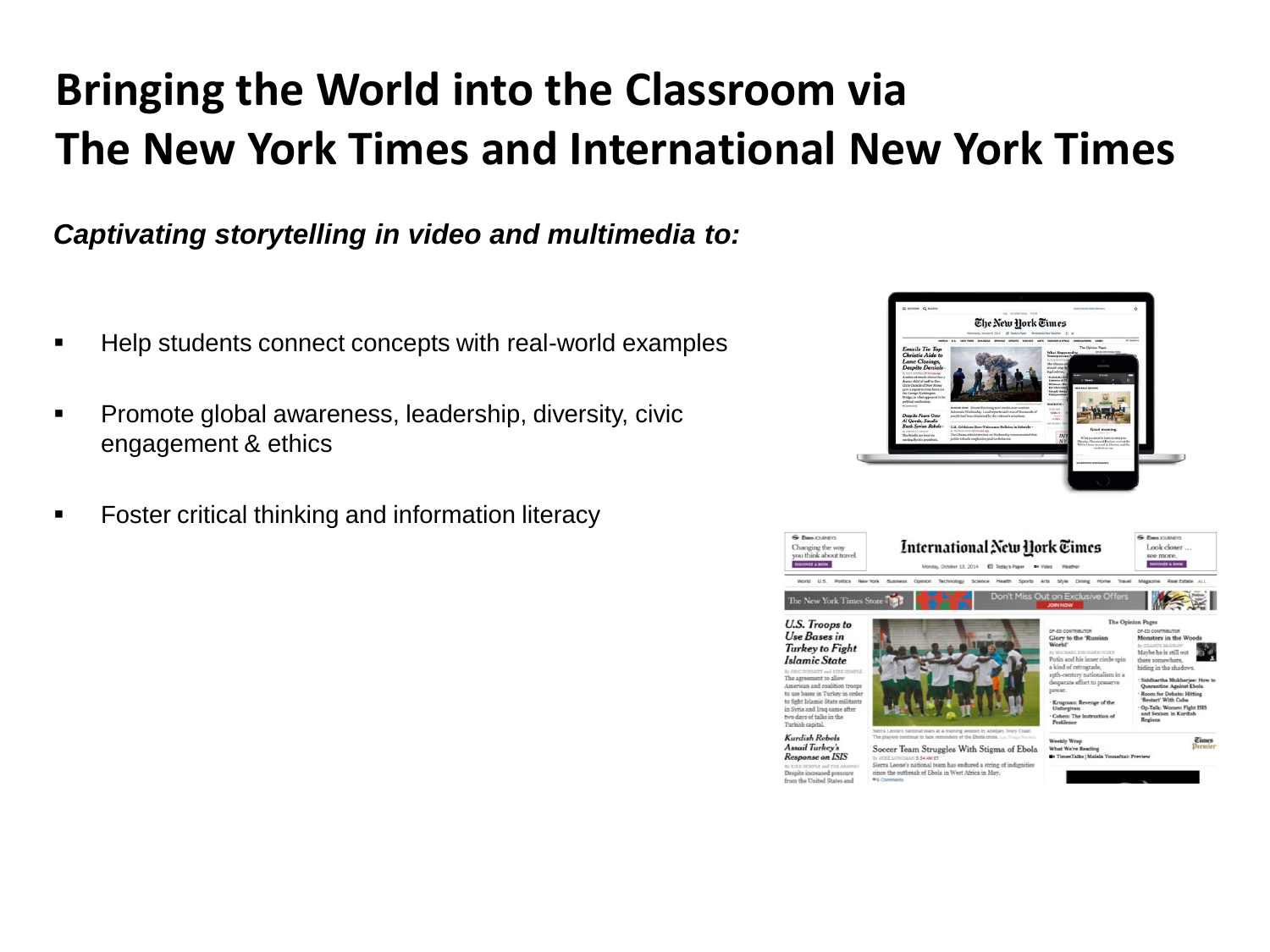# **Teacher Resources on NYTimes.com/INYT.com**

### *A Dynamic Interactive Product*

- **EXECONTIFY Continuous updates in real time, breaking news and blog posts**
- Access via computer, tablet browser and via smartphone apps
- **[Multimedia](http://www.nytimes.com/pages/multimedia/index.html?8qa&module=Search&mabReward=relbias:s) journalism including award-winning video, photos,** infographics and podcasts
- **[Times Topics](http://topics.nytimes.com/top/news/international/countriesandterritories/italy/index.html)**
- **U** [Video/Podcasts](http://www.nytimes.com/video/world/asia/100000001835296/class-dismissed-malala-yousafzais-story.html?module=Search&mabReward=relbias:s)



| The New York Times<br>Wednesday, April 9, 2014 | <b>Times Topics</b> | <b>PERMIT AND PROPERTY AND RESIDENCE</b><br>Ga                                                                                                                                                                                                                                                                                    |
|------------------------------------------------|---------------------|-----------------------------------------------------------------------------------------------------------------------------------------------------------------------------------------------------------------------------------------------------------------------------------------------------------------------------------|
|                                                | Ghana               |                                                                                                                                                                                                                                                                                                                                   |
|                                                |                     | <b>GHANA NAVIGATOR</b><br>A list of resources from around the<br>Web about Ghana as selected by<br>the contract of the contract of the contract of the contract of the contract of the contract of the contract of the contract of the contract of the contract of the contract of the contract of the contract of the contract o |



News about Ghana, including commentary and archival articles published in The New York Times. Related: John Atta Mills

CHRONOLOGY OF COVERAGE  $AIP 22 2014$ 

HOME PAGE | TODAY'S PAPER | VIDEO | MOST POPULAR | U.S. Edition



A Country Study: Ghana

 $cappak = |He|p$ 

Library of Congres C.I.A. World Factbook country profile State Department -- history and overview **BBC** country profile

News and online media National Geographic world musiabim **Touring Ghana** 

Official Website of Ghana Tourisn OTHER COVERAGE

Barack Obama's Emotional Visit to the 'Slaves Door of No Return' . The Daily Mirror, July 13, 2009

Obama Eats Kenkey \* Daily Guide Ghana News, Jul. 13,



#### HOME PAGE | TODAY'S PAPER | VIDEO | MOST POPULAR | International Edition

International New Hork Times **Blogs** Nicholas Kristof

#### BB 27.12:02 PM = 42

Your Own Choices for Coolest Places on Earth By NICHOLAS KRISTOP

#### **Milli**



ntering elephants in Zimbabwe's Hwange National Park

It's summer. So my Sunday column is a bit unusual and offers some travel advice: The "coolest places on Earth," as I see them. I'm sure some of you disagree with my choices, so post your thoughts below-and include your own recommendations for off-the-beaten path choices for others to take up.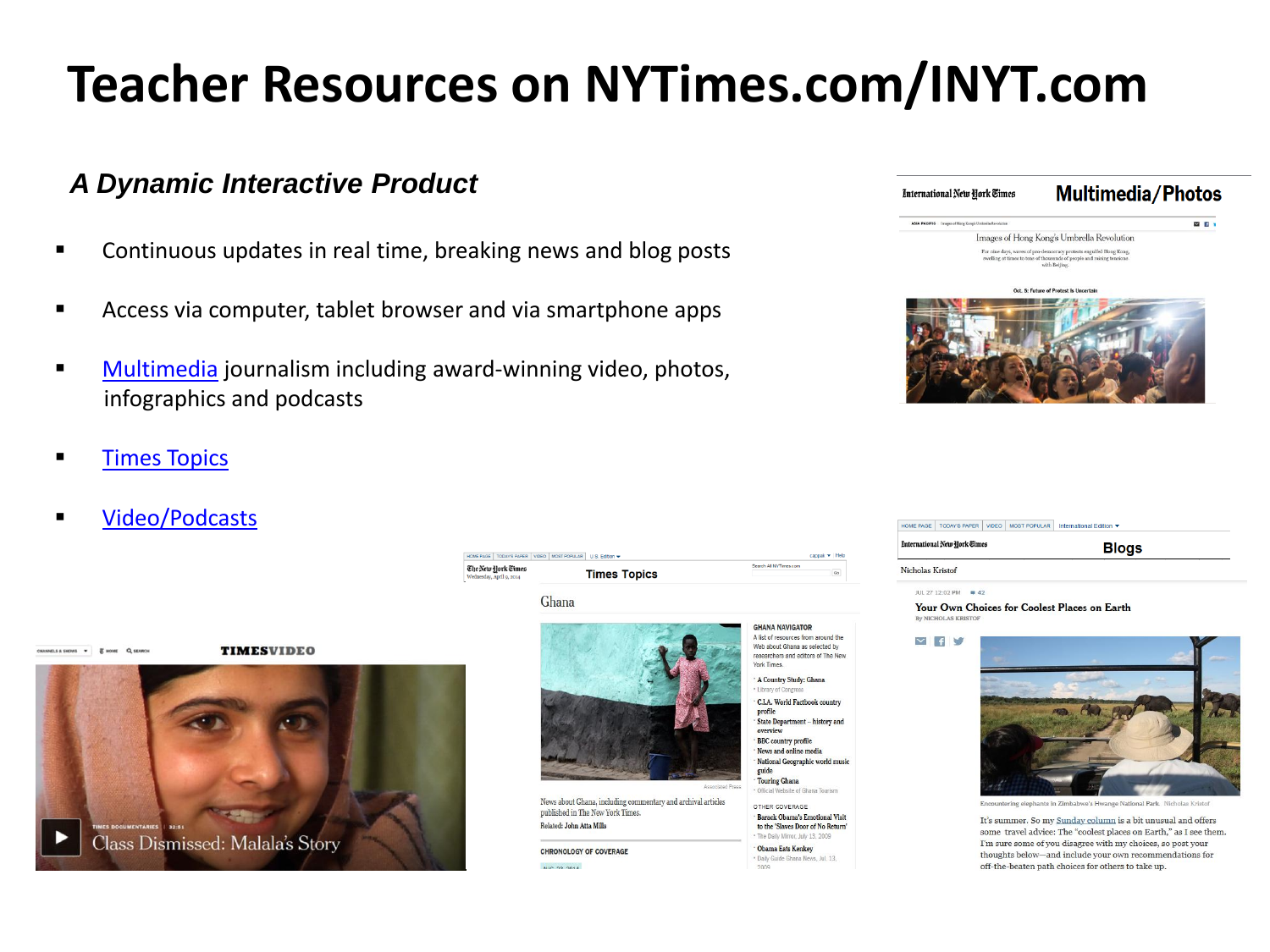# **Additional Teacher Resources**

*Websites/Workshops for Educators* 

- [The New York Times in School](http://nytimesinschool.com/ny-times-teacher-resources/ny-times-newspaper-in-education/) (Introducing & Exploring The Times, Curriculum Guides, Short Activities, etc.)
- **[The Learning Network](http://learning.blogs.nytimes.com/?module=BlogMain&action=Click®ion=Header&pgtype=Blogs&version=Blog Post&contentCollection=U.S.) (Blog for Teaching & Learning with The** Times)
- [The New York Times in Leadership](http://nytimesinleadership.com/) Project (designed to give students opportunities to connect leadership concepts to realworld examples)
- Virtual workshop for educators on teaching with The Times

*Promoting Learning Outside of the Classroom*

Contests, Activities, Discussions, Times Journalist Events



THE LEARNING NETWOR

OCT 10 8:00 AM . .

**City High School**